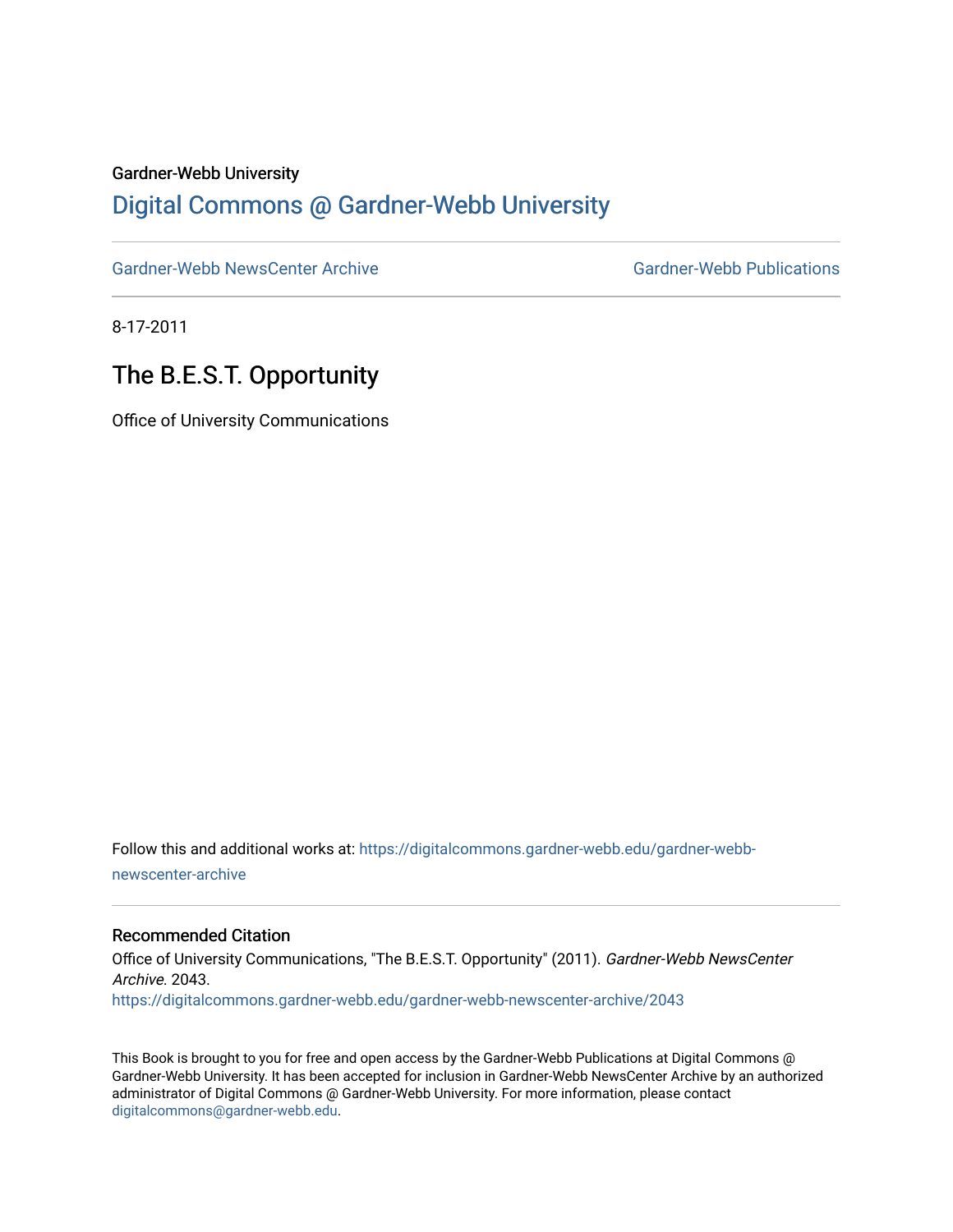# **The B.E.S.T. Opportunity**

**webpublish.gardner-webb.edu**[/newscenter/the-b-e-s-t-opportunity/](https://webpublish.gardner-webb.edu/newscenter/the-b-e-s-t-opportunity/)

Office of University Communications **August 17, 2011 August 17, 2011** 

[B.E.S.T. Program](http://152.44.63.252/newscenter/?attachment_id=871)

*Local Students Put Entrepreneurship into Practice*

BOILING SPRINGS, N.C. – If there's any truth in the maxim, "Practice makes perfect," then 43 area high school students recently took a step toward entrepreneurial perfection at the Gardner-Webb

Godbold School of Business's sixth annual B.E.S.T. Program, sponsored by the Cleveland County Board of Commissioners.

The program, which stands for "Bringing Executives and Students Together," enabled some of the area's most successful and conscientious leaders to help the students put business and civic leadership principles into practice. "The high schools are doing such a great job teaching these kids about business," said Dr. Anthony Negbenebor, dean of Gardner-Webb's Godbold School of Business. "We hope we're adding to that value by taking those principles outside the classroom and teaching them to apply what they know. We also focus on topics like personal finance, ways to study, the value of education, and even how to prepare for the job market."

Students from Burns, Shelby, Kings Mountain, and Crest High Schools, and Thomas Jefferson Classical Academy, attended this year's program. For three days, they learned about everything from editing a newspaper to making sound financial investments, and even how to prepare for college and job interviews. They also participated in three hands-on business projects.

"One of the projects is called 'Trash to Treasure,' and it challenges students to find a piece of trash at home that they can sell as a product, and then figure out their own marketing strategies for convincing consumers to purchase it. We also have them design their own newspaper cover pages using 'The Shelby Star' model. Finally, we have them work in teams to sell lemonade and tea," said Jenn Hindman, GWU sophomore and vice president of the Students in Free Enterprise (SIFE) club, one of the program sponsors.

"The lemonade project is exciting," added Natetsa Lawrence, "because they have to name their business, market their product, and make the sale. They have a CEO, a VP of Marketing, a VP of human resources, and a VP of production on each team. It's just a great inside look at what running a business is all about."

Several of the Cleveland County Commissioners, the program's key sponsors, even led the students through a mock commissioners meeting, teaching them the value of public service. "The County is invested in this program because these students are tomorrow's leaders.